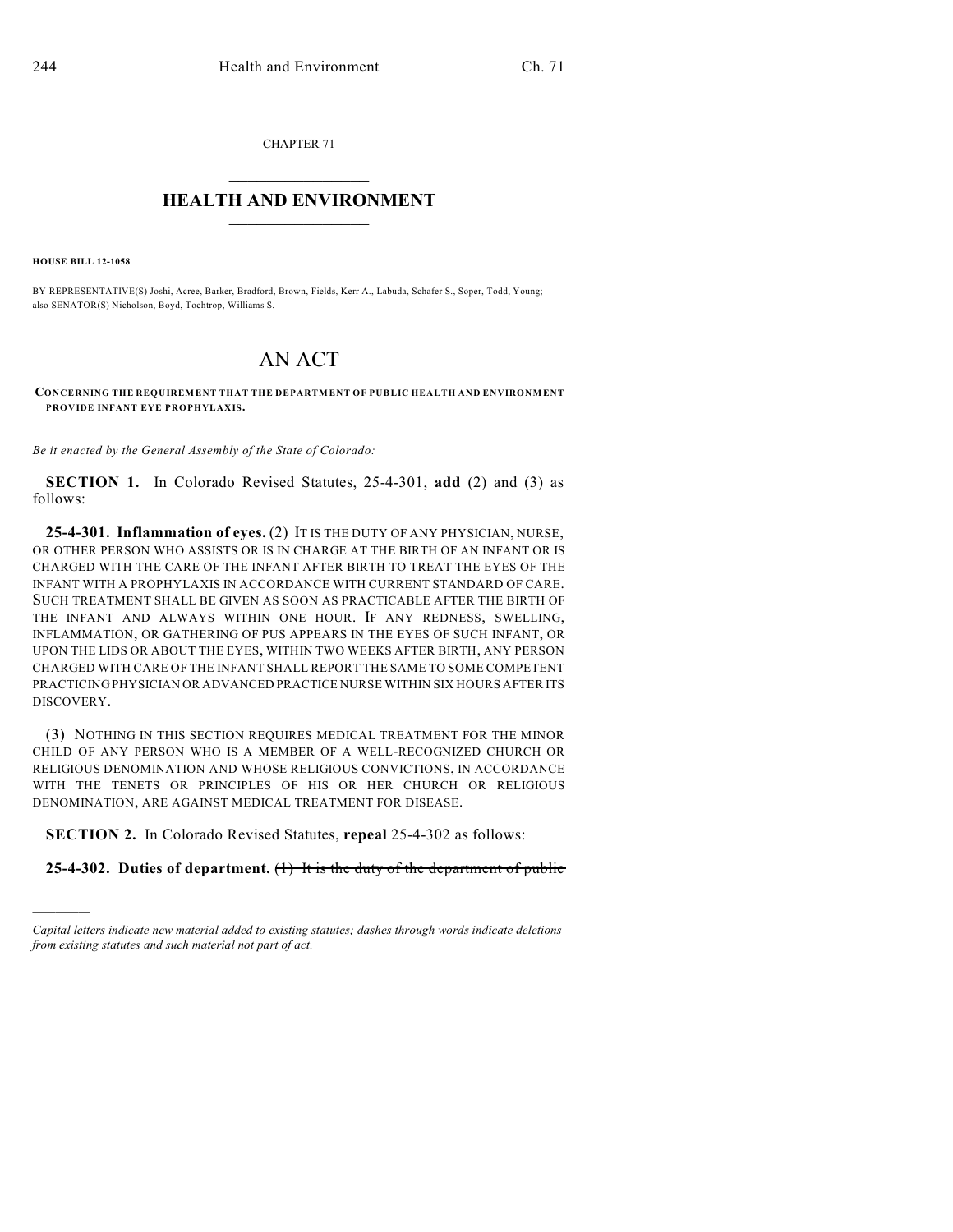health and environment:

(a) To officially name and approve a prophylaxis to be used in treating the eyes of newly born infants, which may be a solution of nitrate of silver or such other prophylaxis as the board shall from time to time approve;

(b) To enforce the provisions of this part 3;

(c) To promulgate such rules as shall be necessary for the purpose of this part 3 and such as the department of public health and environment deems necessary for the further and proper guidance of county, district, and municipal public health directors:

(d) To provide for the gratuitous distribution of one percent solution of silver nitrate outfits or such other prophylaxis as the department may select, together with proper directions for the use and administration thereof, to all physicians engaged in the practice of obstetrics or assisting at childbirth;

(e) To furnish copies of this part 3 to all physicians engaged in the practice of obstetrics or assisting at childbirth.

**SECTION 3.** In Colorado Revised Statutes, **repeal** 25-4-303 as follows:

**25-4-303. Duty to treat eyes.** It is the duty of any physician, nurse, or other person who assists or is in charge at the birth of any infant or has the care of the same after birth to treat the eyes of the infant with a prophylaxis approved by the department of public health and environment. Such treatment shall be given as soon as practicable after the birth of the infant and always within one hour. If any redness, swelling, inflammation, or gathering of pus appears in the eyes of such infant, or upon the lids or about the eyes, within two weeks after birth, any nurse or other person having care of the infant shall report the same to some competent practicing physician within six hours after its discovery.

**SECTION 4.** In Colorado Revised Statutes, **repeal** 25-4-304 as follows:

**25-4-304. Duties of county, district, or municipal public health director.** (1) It is the duty of the county, district, or municipal public health director:

(a) To investigate or have investigated each case as filed with him in pursuance of the law and any other cases which may come to his attention;

(b) To conform to such other rules and regulations as the state board of health shall promulgate for his further guidance.

(2) Nothing in sections 25-4-302 and 25-4-303 shall be construed to require medical treatment for the minor child of any person who is a member of a well-recognized church or religious denomination and whose religious convictions, in accordance with the tenets or principles of his church or religious denomination, are against medical treatment for disease.

**SECTION 5.** In Colorado Revised Statutes, **repeal** 25-4-305 as follows: